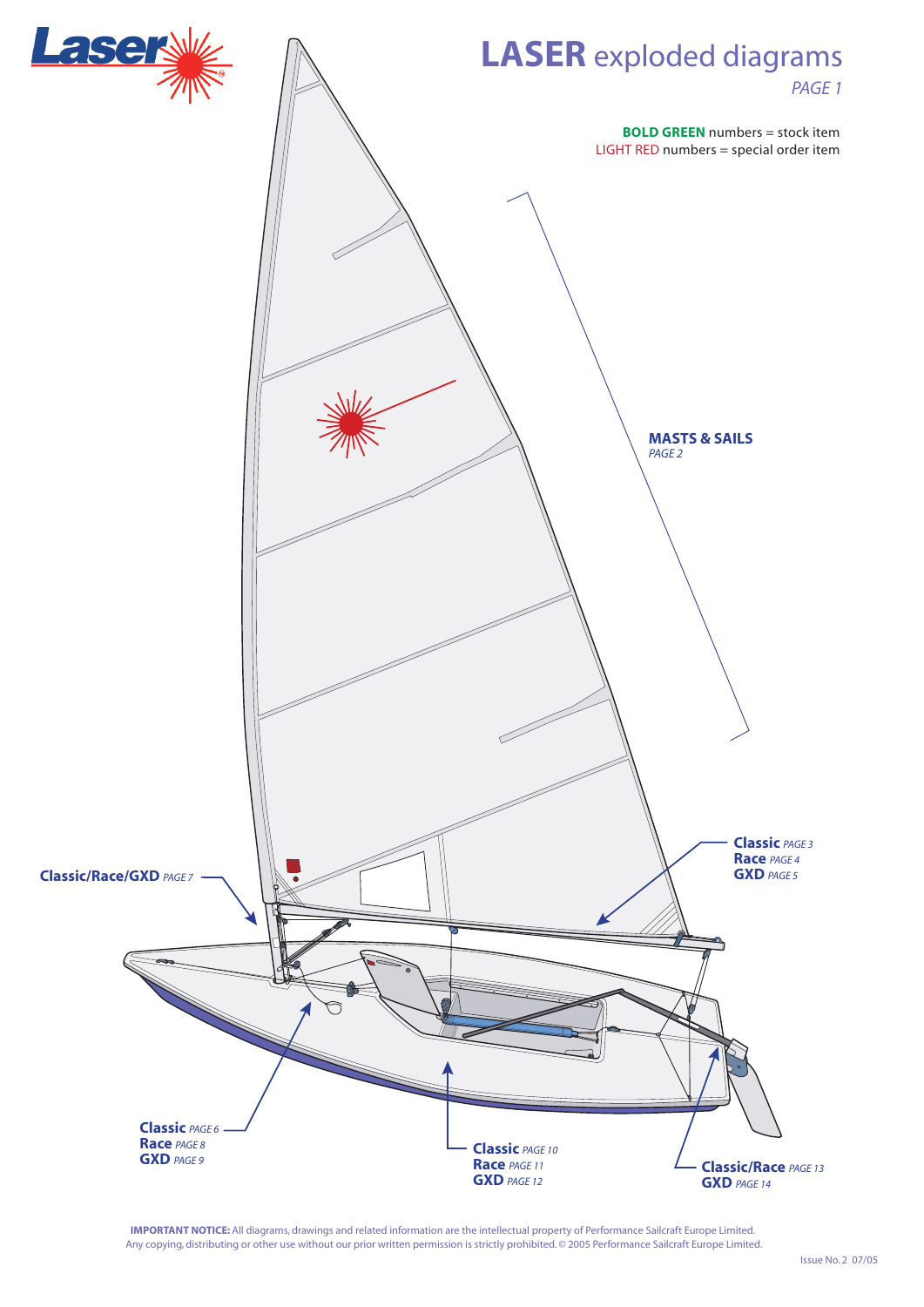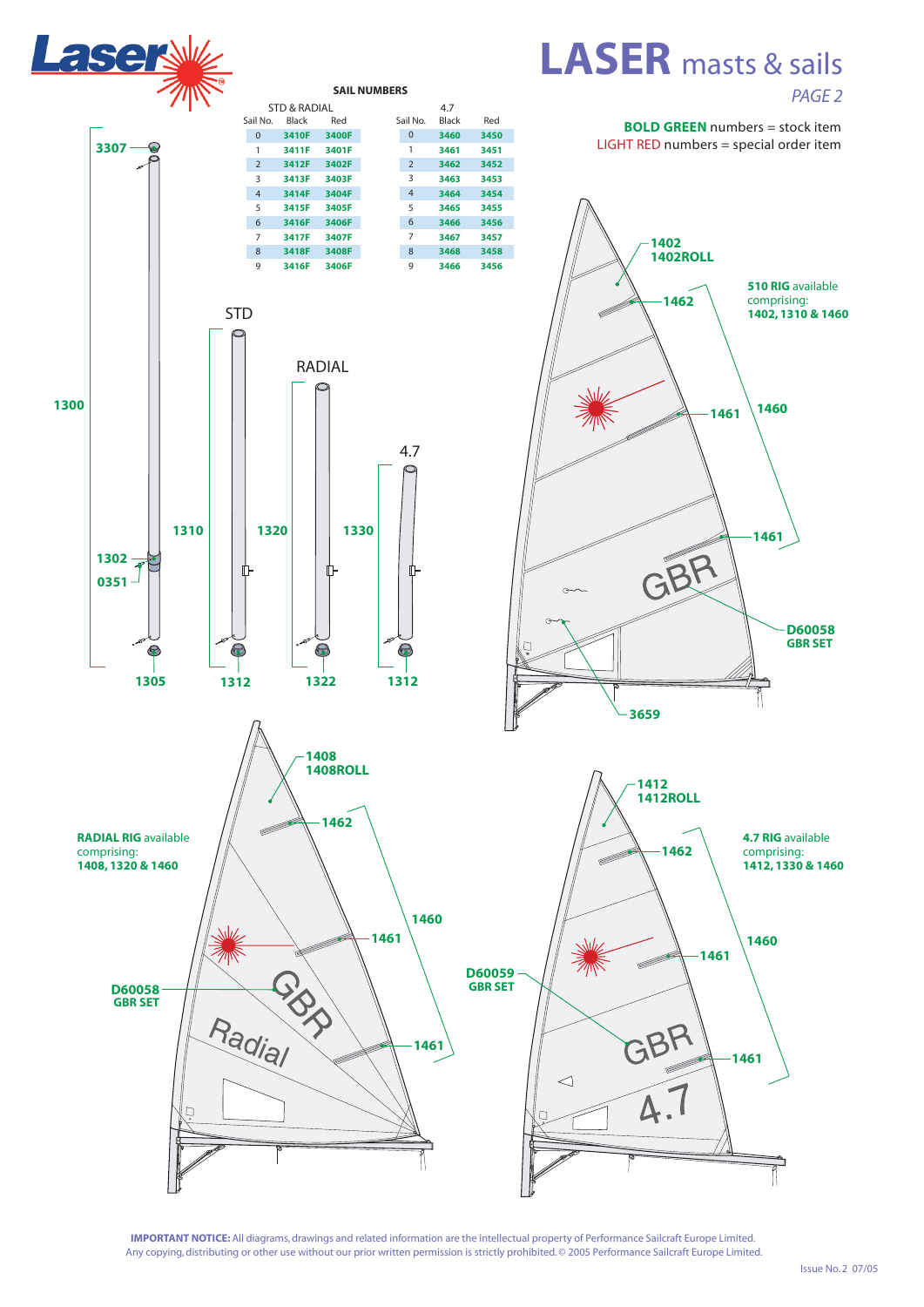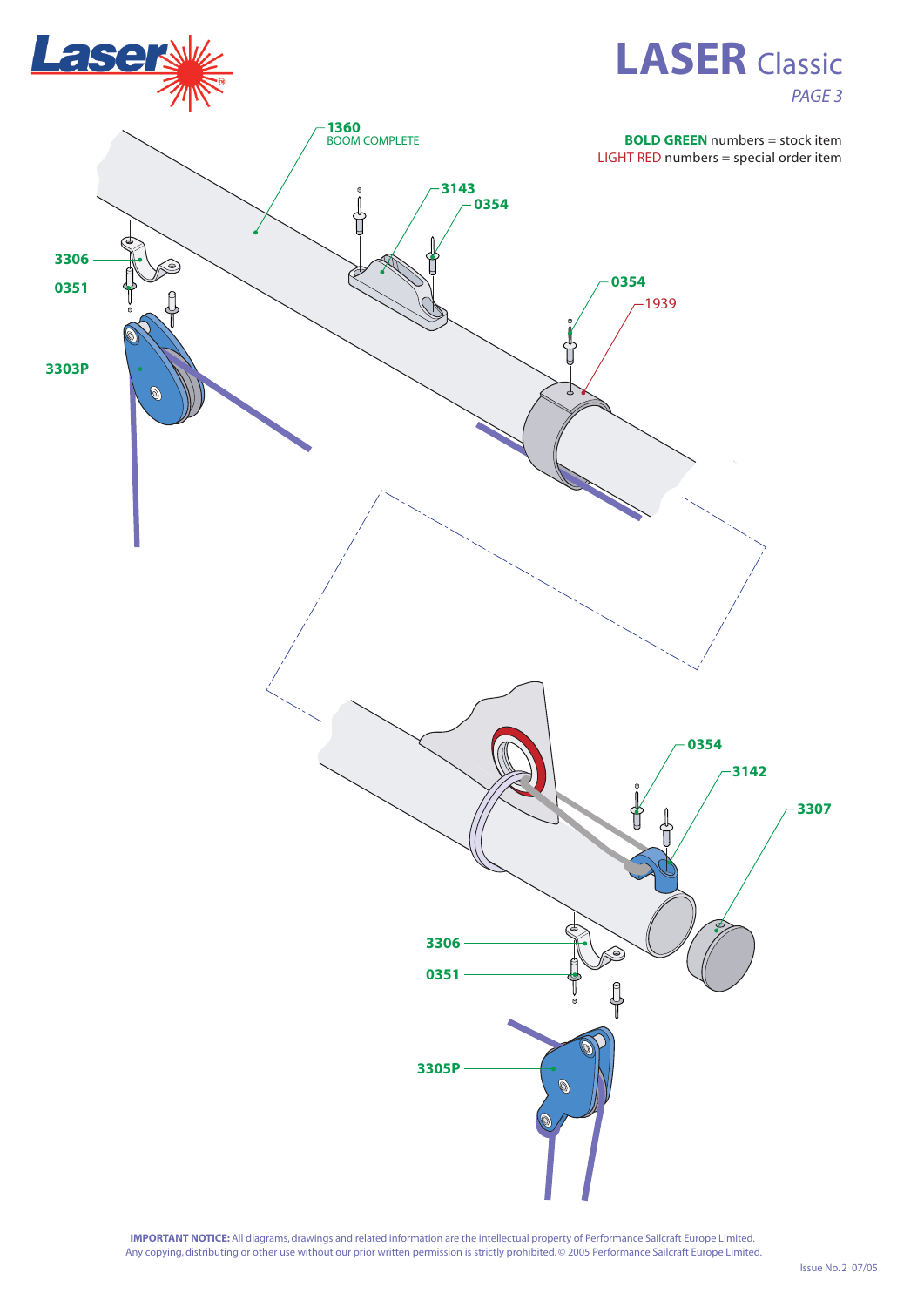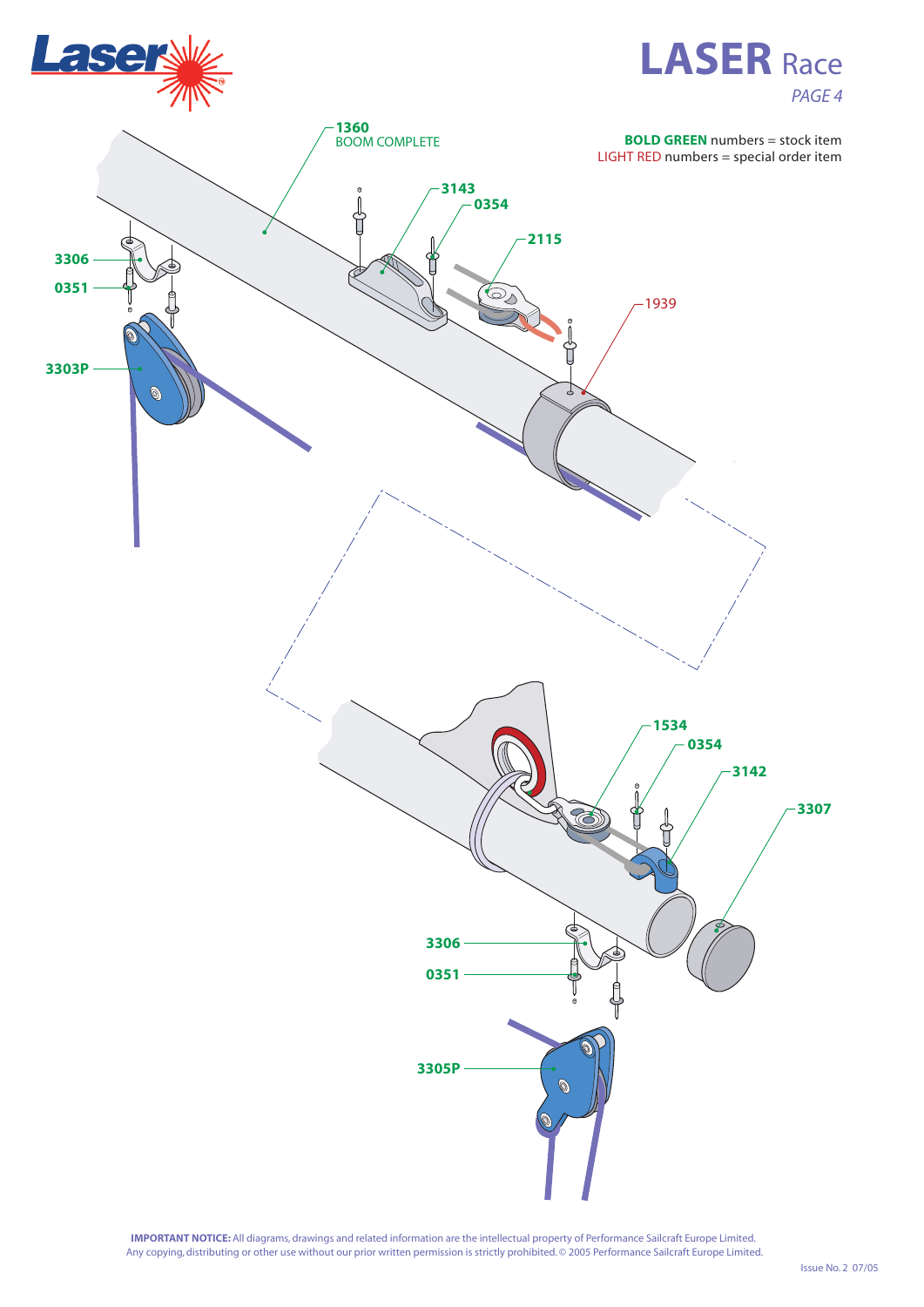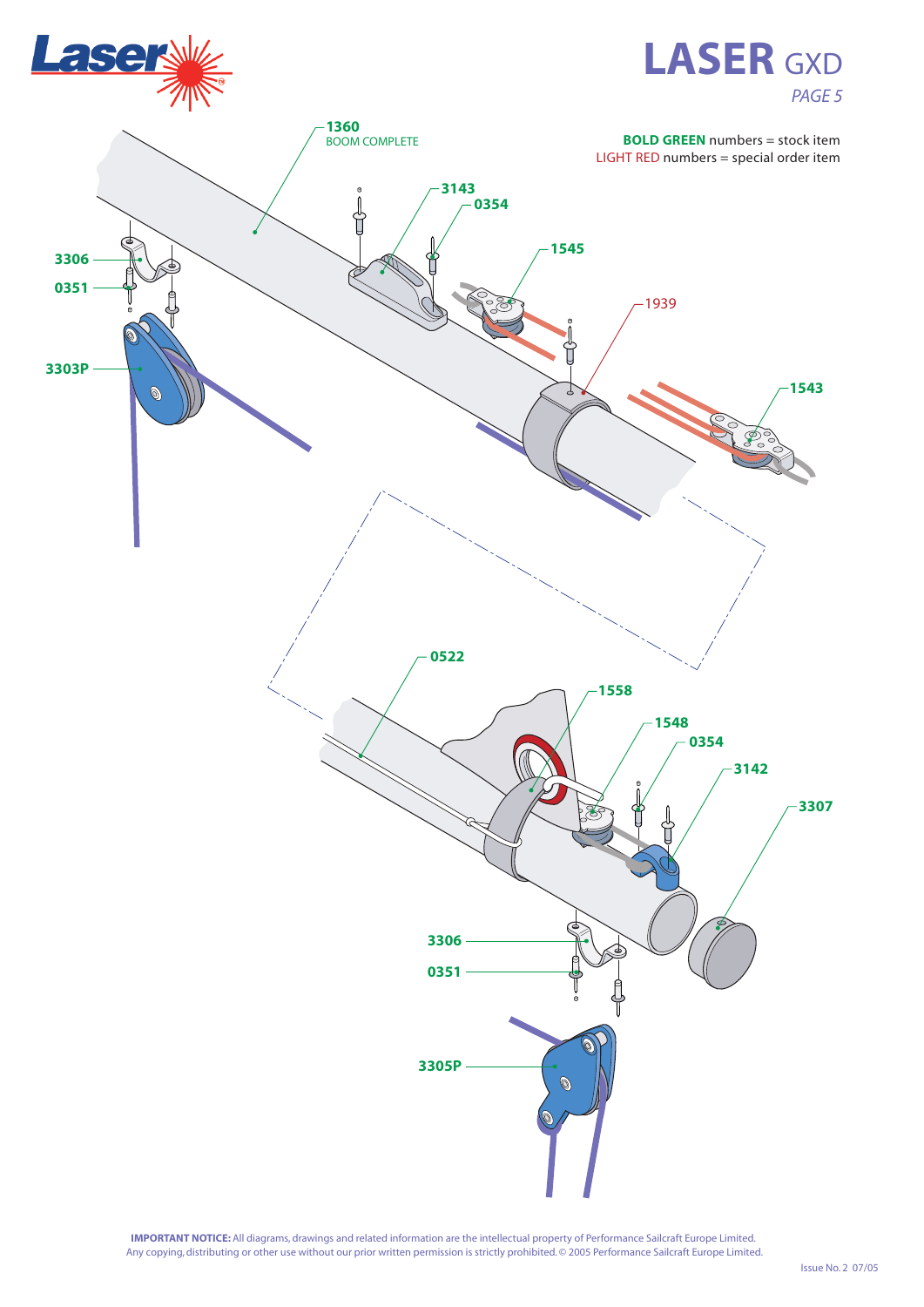



**BOLD GREEN** numbers = stock item LIGHT RED numbers = special order item

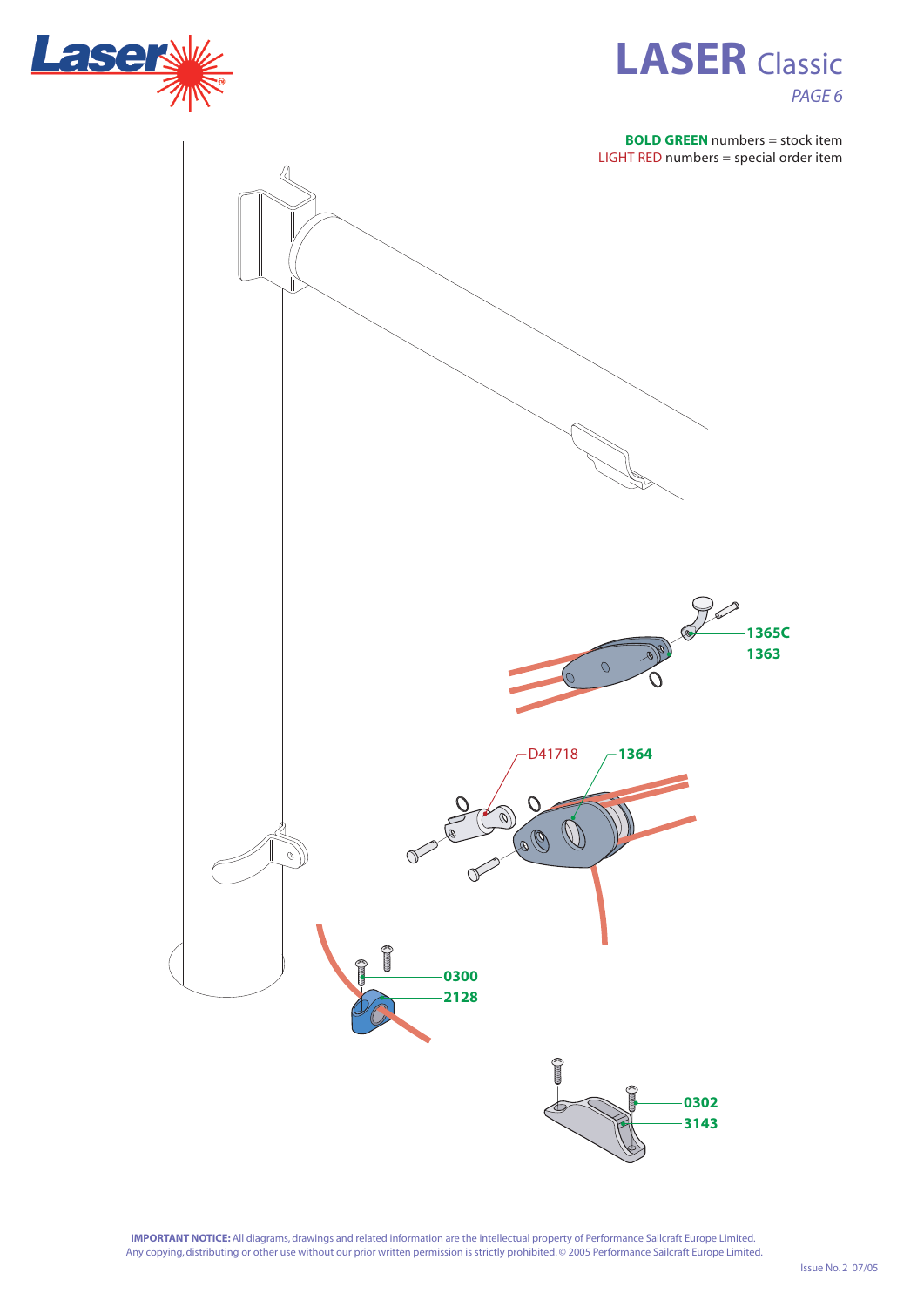

## **LASER** Classic/Race/GXD *PAGE 7*

**BOLD GREEN** numbers = stock item LIGHT RED numbers = special order item

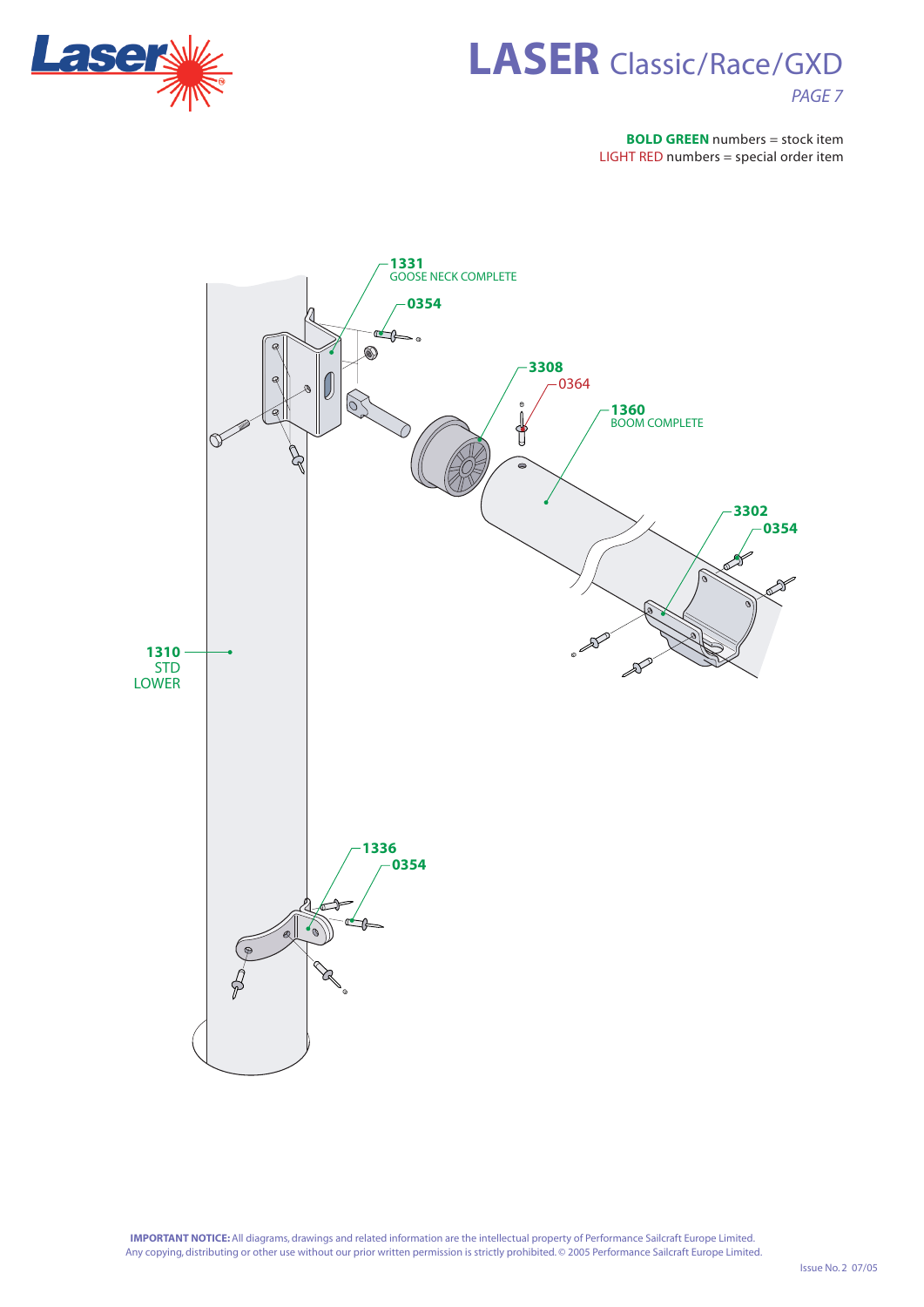

## **LASER** Race *PAGE 8*

**BOLD GREEN** numbers = stock item

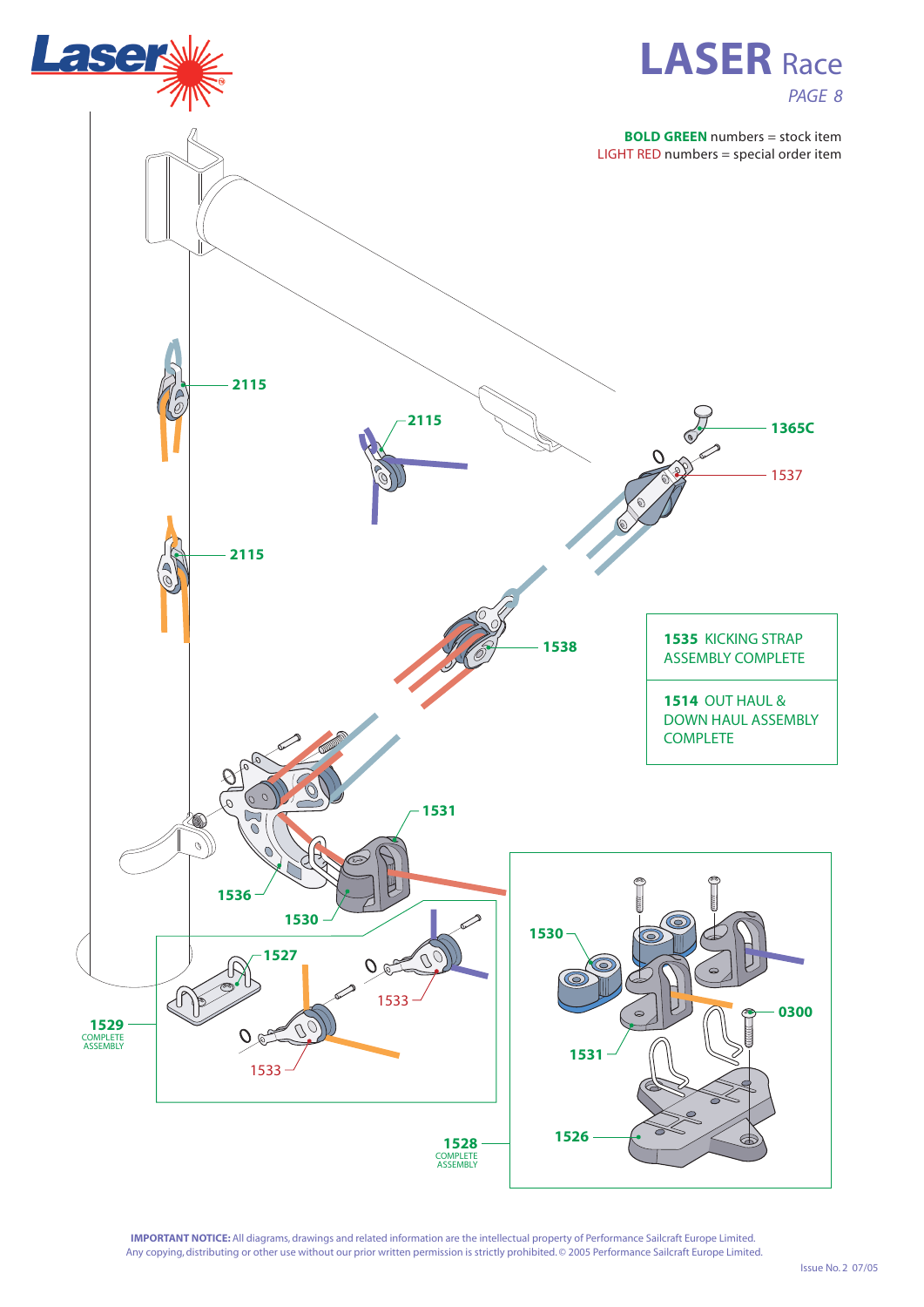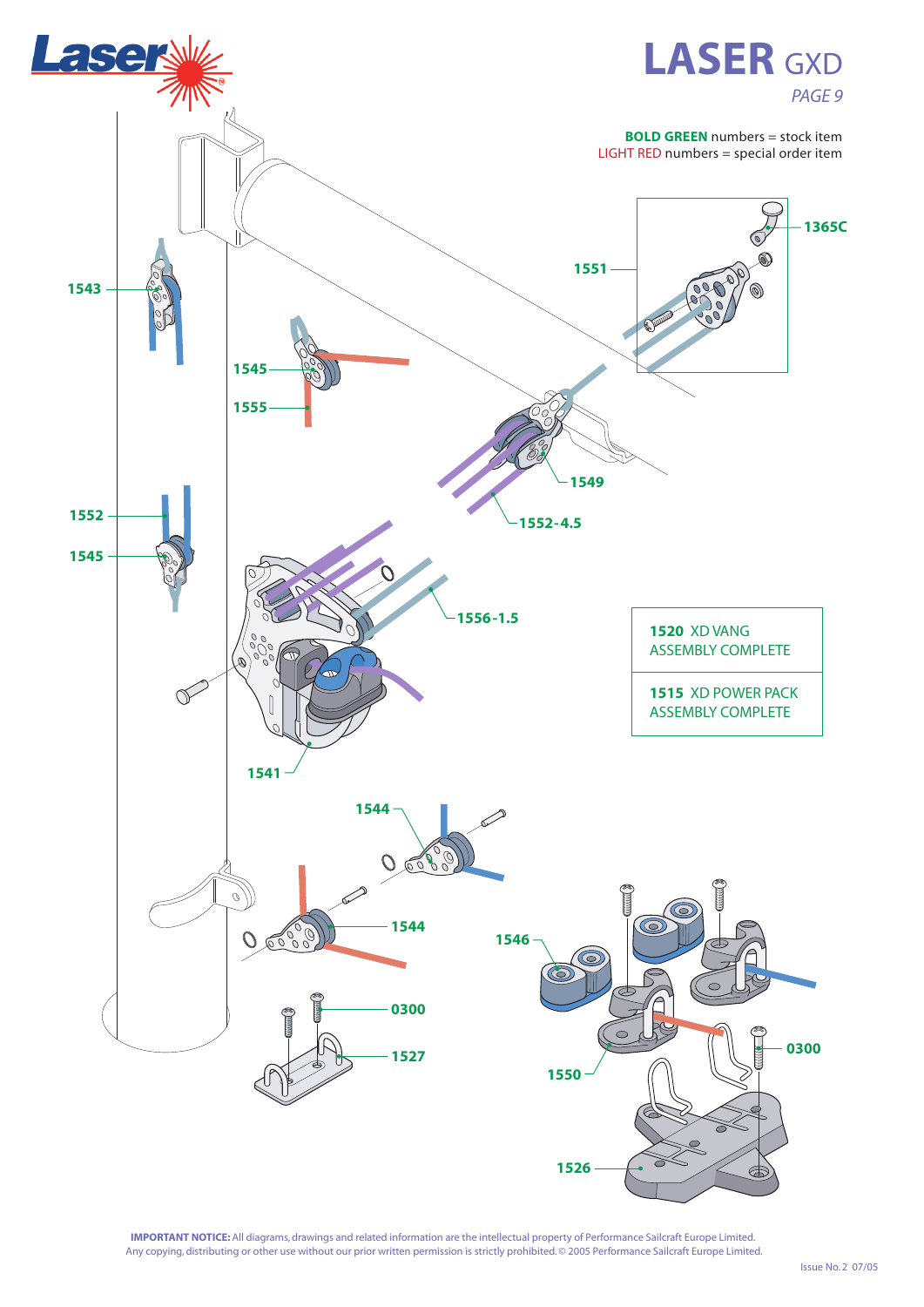

## **LASER** Classic *PAGE 10*

**BOLD GREEN** numbers = stock item LIGHT RED numbers = special order item

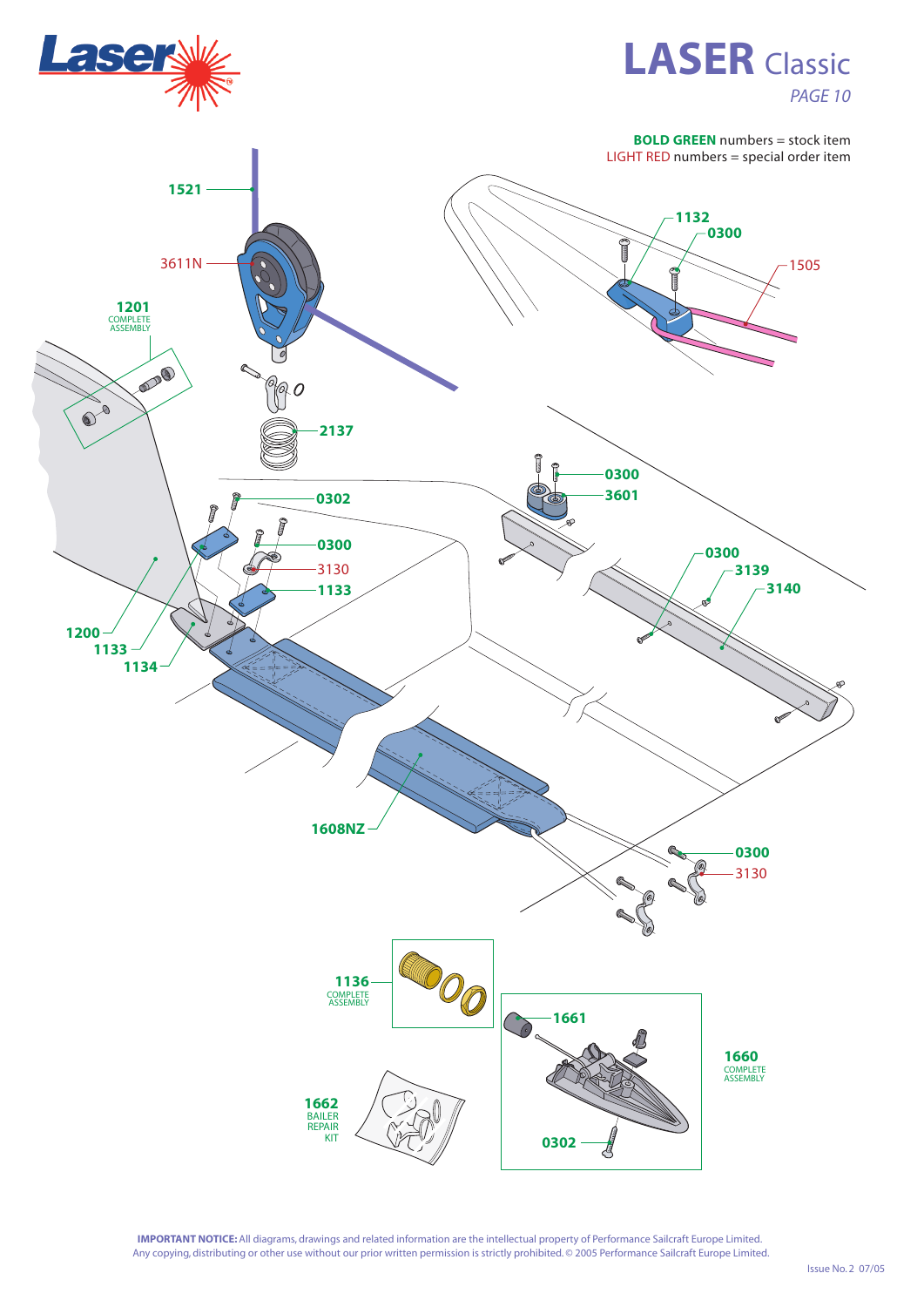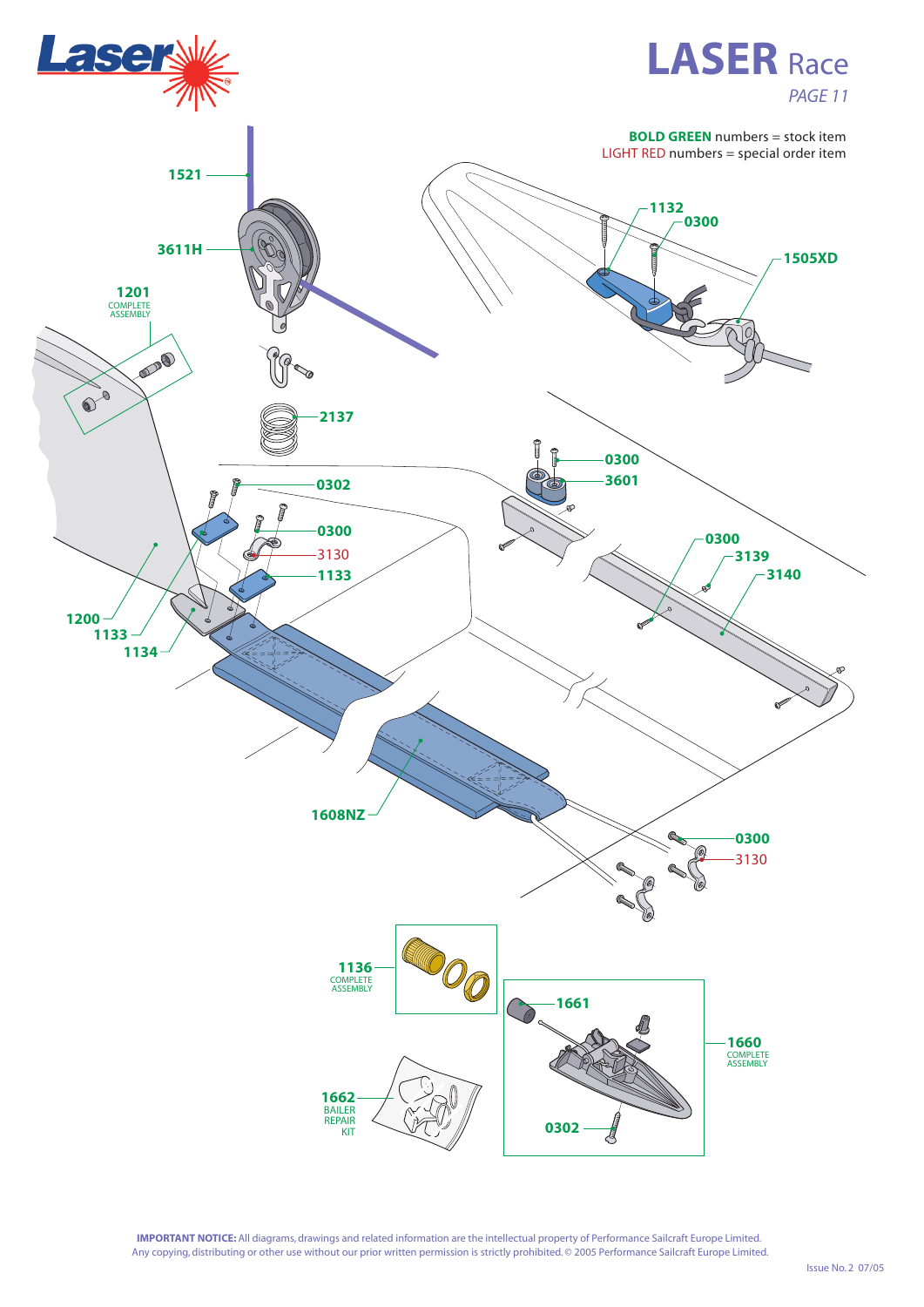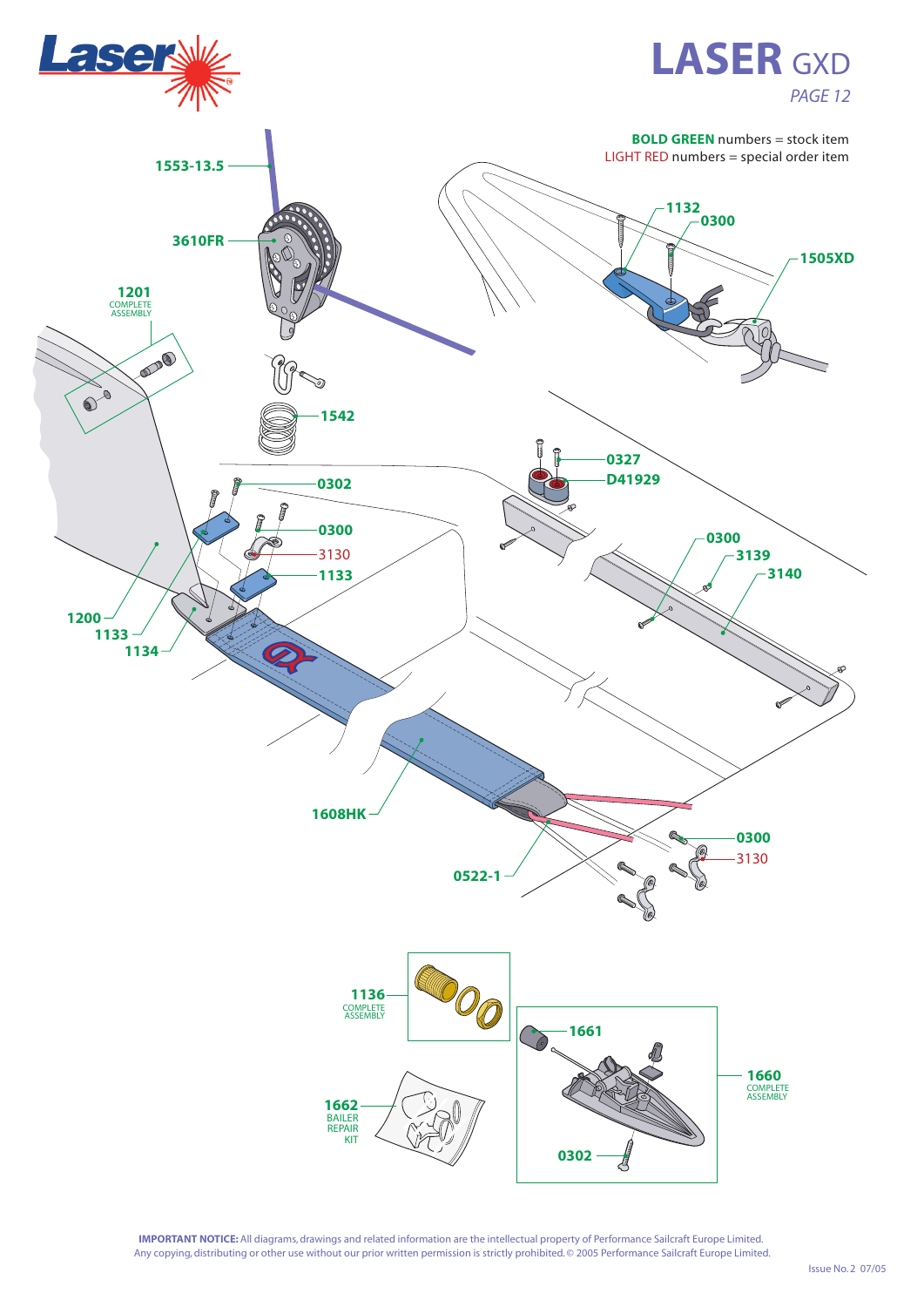